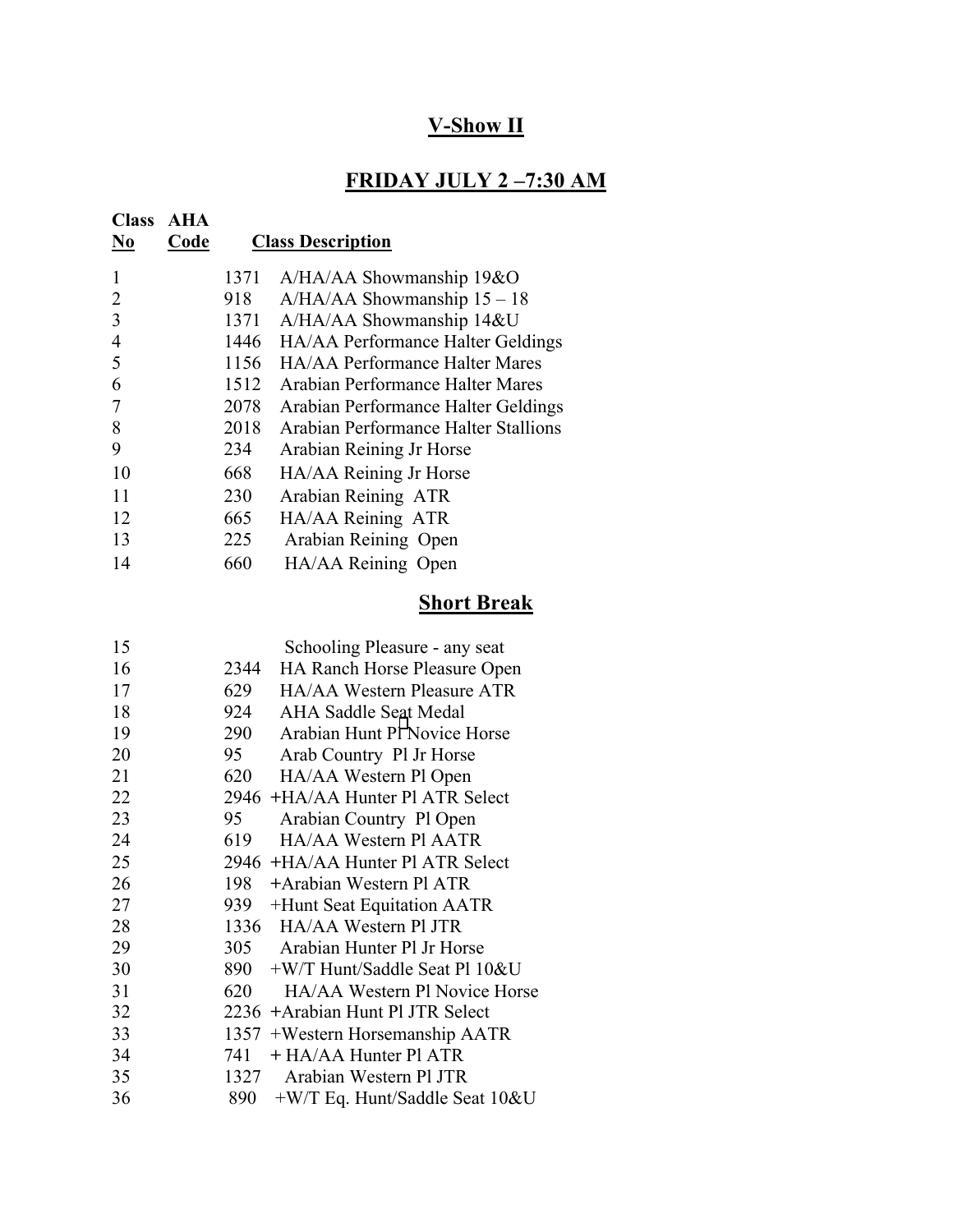| 37 | 2236 + Arabian Hunt Pl AATR Select     |
|----|----------------------------------------|
| 38 | 1733 Arabian Ranch Horse Pleasure Open |

#### **BREAK - TBA**

| 39 | 192 Arabian Western Pleasure AOTS     |
|----|---------------------------------------|
| 40 | 950 Western Horsemanship JTR          |
| 41 | 190 Arabian Western Pleasure Open     |
| 42 | 1630 HA Hunter Pleasure AATR          |
| 43 | 204 Arabian Western Pleasure Jr Horse |
| 44 | 1631 Arabian Hunter Pleasure AATR     |
| 45 | 735 HA Hunter Pleasure AOTS           |
| 46 | 733 HA Hunter Pleasure Open           |
| 47 | 540 HA Country Pleasure Open          |
| 48 | 206 Arabian Western Pleasure AATR     |
| 49 | 636 HA Western Pleasure Jr Horse      |
| 50 | 907 W/T Western equitation            |
| 51 | 290 Arabian Hunter Pleasure           |
| 52 | 299 Arabian Hunter Pleasure AOTS      |
| 53 | 890 W/T Western Pleasure              |
| 54 | 622 HA Western Pleasure AOTS          |
| 55 | 939 Hunt Seat Eq - JTR                |
| 56 | 3026 HA Ranch Horse Riding            |
| 57 | 3006 Arabian Ranch Horse Riding       |
| 58 | 3028 HA Ranch Horse ATR               |
| 59 | 3008 Arabian Ranch Horse ATR          |
|    |                                       |
|    |                                       |

| 60 | 891 | A/HA W/T West. Pl Championship      |
|----|-----|-------------------------------------|
| 61 | 199 | Arabian Western Pl ATR Championship |
| 62 | 105 | Arabian Country Pl ATR Championship |
| 63 | 300 | Arabian Hunter Pl ATR Championship  |
| 64 | 550 | HA/AA Country Pl. ATR Championship  |
| 65 | 891 | Hunt/Saddle Seat W/T Championship   |
| 66 | 630 | HA/AA Western Pl ATR Championship   |
|    |     |                                     |

67 742 HA/AA Hunt Pl ATR Championship

## **FRIDAY - Time TBD – Outdoor Grass Ring**

### **SPORT HORSE IN-HAND**

| SH1 2760 |  | SH Arab Fillies & Mares Dressage Type - Open |  |
|----------|--|----------------------------------------------|--|
|----------|--|----------------------------------------------|--|

SH2 39 SH Arab Mares 2 & Over - Open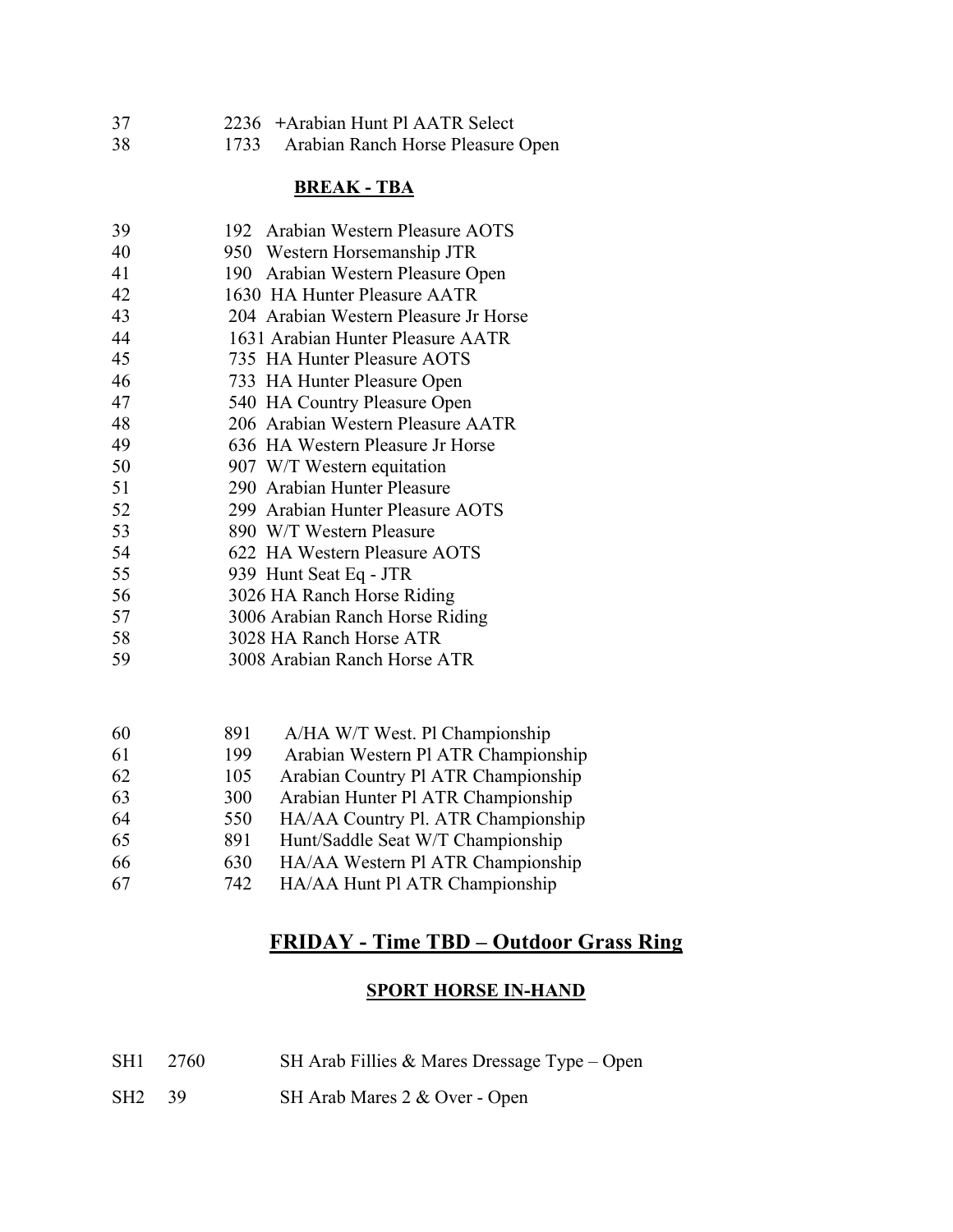| SH3              | 2708 | SH Arab Fillies & Mares Dressage Type - ATH    |
|------------------|------|------------------------------------------------|
| SH4              | 2700 | SH Arab Fillies & Mares Hunter Type $-$ Open   |
| SH5              | 2768 | SH Arab Fillies & Mares Hunter Type ATH        |
| SH6              | 43   | SH Arabian Mares 2 & over - ATH                |
| SH7              | 2800 | SH Arabian Geldings Dressage Type – Open       |
| SH8              | 53   | SH Arab Geldings $2 & \text{Over}-\text{Open}$ |
| SH9              | 2808 | SH Arab Geldings Dressage Type – ATH           |
| <b>SH10</b>      | 2740 | SH Arabian Geldings Hunter Type – Open         |
| <b>SH11</b>      | 2748 | SH Arab Geldings Hunter Type ATH               |
| <b>SH12</b>      | 57   | SH Arab Geldings 2 & over - ATH                |
| <b>SH13</b>      | 2780 | SH Arab Colts & Stallions Dressage Type – Open |
| SH14             | 2720 | SH Arab Colts & Stallions Hunter Type - Open   |
| SH15             | 50   | SH Arab Stallions 2 & over - ATH               |
| SH16             | 2880 | SH HA Fillies & Mares Dressage Type – Open     |
| SH17             | 475  | SH HA Mares 2 & Over – Open                    |
| SH18             | 2888 | SH HA Fillies & Mares Dressage Type - ATH      |
| SH19             | 2820 | SH HA Fillies & Mares Hunter Type – Open       |
| <b>SH20</b>      | 2828 | SH HA Fillies & Mares Hunter Type ATH          |
| SH <sub>21</sub> | 479  | SH HA Mares 2 & over - ATH                     |
| <b>SH22</b>      | 2920 | SH HA Geldings Dressage Type - Open            |
| SH23             | 494  | SH HA Geldings $2 & \text{Over} - \text{Open}$ |
| SH24             | 2928 | SH HA Geldings Dressage Type - ATH             |
| SH25             | 2860 | SH HA Geldings Hunter Type – Open              |
| <b>SH26</b>      | 2868 | SH HA Geldings Hunter Type ATH                 |
| <b>SH27</b>      | 498  | SH HA Geldings 2 & over - ATH                  |
| <b>SH28</b>      | 2900 | SH HA Colts $&$ Stallions Dressage Type – Open |
| SH29             | 2840 | SH HA Colts & Stallions Hunter Type - Open     |
| <b>SH30</b>      | 2908 | SH HA Stallions 2 & Over - ATH -               |